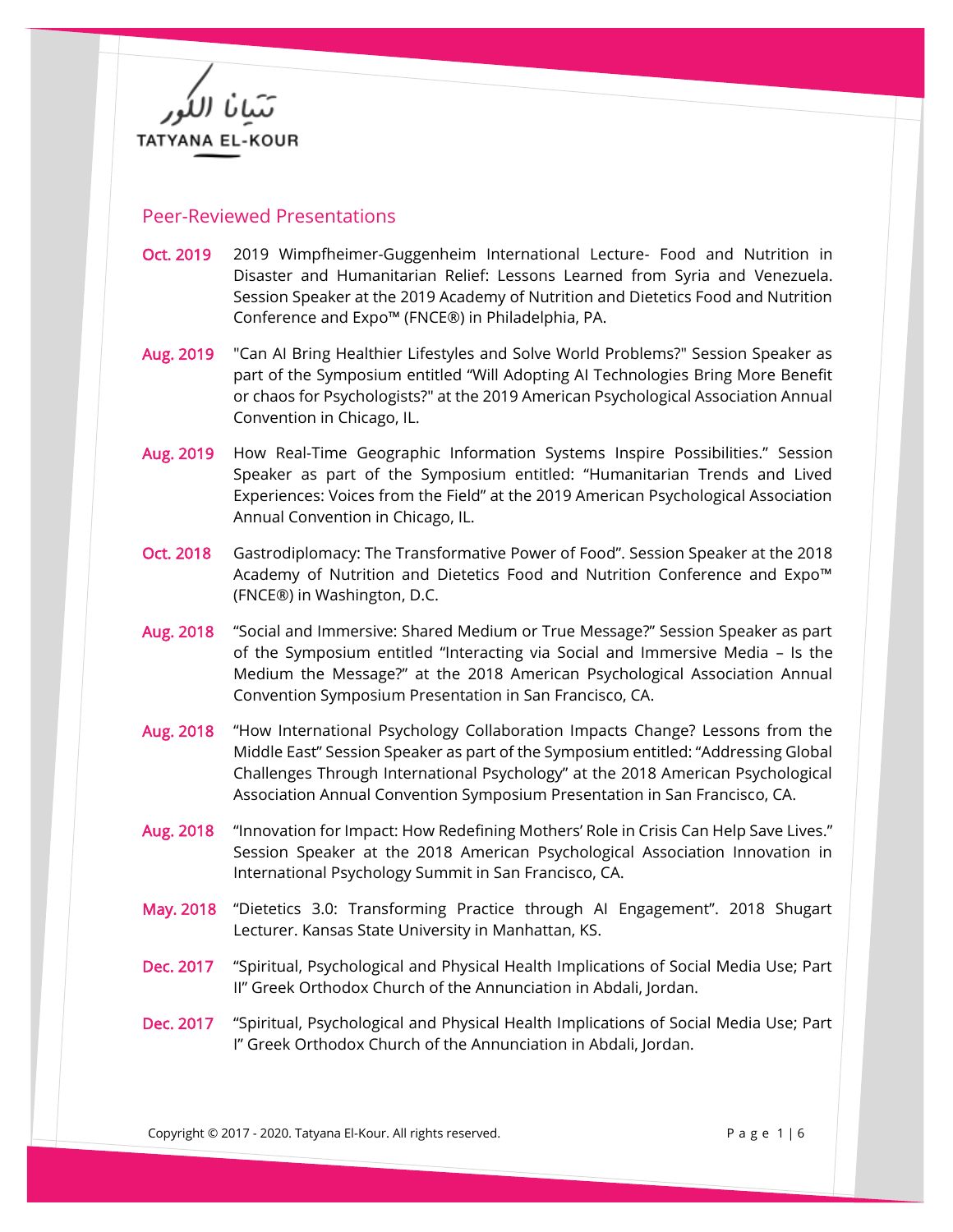**TATYANA EL-KOUR** 

- Nov. 2017 "Media Psychology: A Comprehensive Cross-Cultural Comparative Analysis of Global Dietary Patterns and Best Practices for Autism". Second Annual Cyprus International Conference on Autism Treatment and Research by Magic Always Happens, Inc., Cyprus.
- Oct. 2017 "Hunger Games: Tackling Food Crisis in a Postmodern World". Session Speaker at the 2017 Academy of Nutrition and Dietetics Food and Nutrition Conference and Expo™ (FNCE®) in Chicago, IL.
- Oct. 2017 "Cost-Effectiveness: How Can We Use What We Know!" Session Speaker as part of the "Food Aid Research: Update on Food Aid for Preventing and Treating Undernutrition" Scientific Symposium organized by Tufts University, Friedman School of Nutrition Science and Policy, at the 21st International Congress of Nutrition of the International Union of Nutrition Sciences, Argentina.
- Aug. 2017 "Customizing Your Career: Putting Yourself on a Global Path". The Public Health and Community Nutrition Practice Group of the Academy of Nutrition and Dietetics Webinar. Virtual.
- Aug. 2017 "The Mediated Appetite: How Will We Eat in 2050?" Session Speaker as part of the symposium entitled "The Accelerating Landscape: Virtual Reality, Avatars, Robotics, and Artificial Intelligence" at the American Psychological Association Annual Convention in Washington, D.C.
- July 2017 "Global Hotspots: How the Evolving Nutrition and Agricultural Landscape is Changing the Story of Development for 2030". Presentation is part of the symposium entitled: "Agricultural Development to Achieve Food Security and Sustainable Food Systems: Global Policies and Best Practices." at the Society for Nutrition Education and Behavior Annual Meeting in Washington, D.C.
- May 2017 "Introducing Academy Secondary Datasets". Webinar speaker organized by the Academy of Nutrition and Dietetics. Virtual.
- May 2017 "Careers in Nutrition for Global Health Luncheon". Visiting Lecturer for the Graduating Master of Science Class of 2017 in Nutrition for Global Health. London School of Hygiene & Tropical Medicine in London, UK.
- Dec. 2016 "Eating for a Lower Heart Disease Risk: What Should Men Do Over 50?" Rotary Club of Amman West meeting in Amman, Jordan.
- Oct. 2016 "Customizing Your Career: Putting Yourself on Different Paths". Session Speaker at the 2016 Academy of Nutrition and Dietetics Food and Nutrition Conference and Expo™ (FNCE®) in Boston, MA.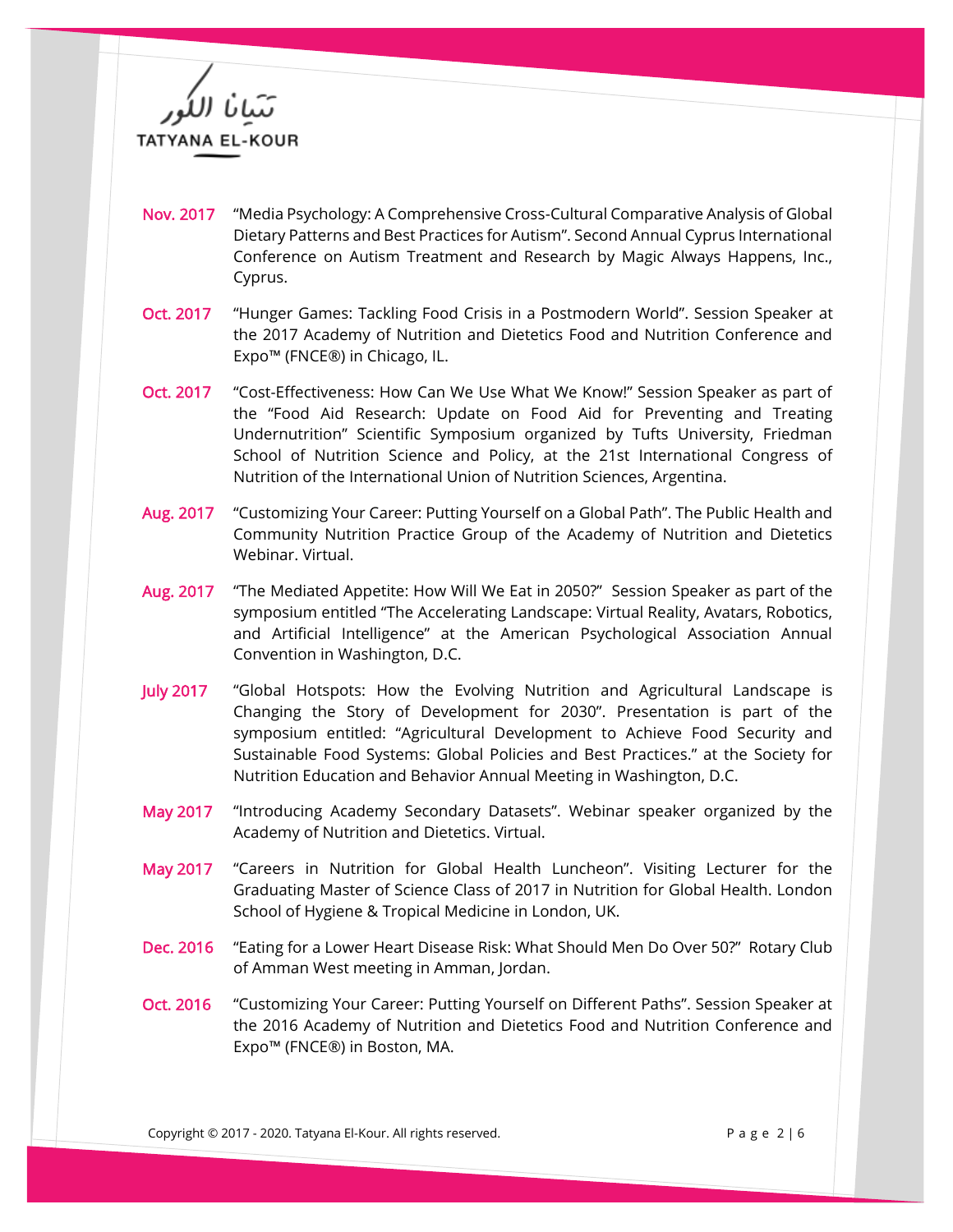**TATYANA EL-KOUR** 

- Sep. 2016 "New Perspectives on International Collaboration". Invited Keynote Speaker at the 2016 Nutrition Impact Summit of the Academy of Nutrition and Dietetics and the Academy of Nutrition and Dietetics Foundation in Austin, TX.
- Mar. 2016 "From Mobile Play to a Healthy Plate: How Gaming Apps are Transforming the Way Children Eat". The First MENA Regional Conference on Community Psychology Collaboration for Community Change: Insight, Innovation, and Impact. The American University of Cairo, School of Humanities and Social Sciences in Cairo, Egypt.
- Mar. 2016 "Enhanced Recovery After Surgery: The Pathway to Improved Care". First International Conference of Al-Bashir Hospital and Ministry of Health in Amman, Jordan.
- Jan. 2016 "Sleep and Nutrition: Are They Linked?" Jordan Food and Nutrition Society in Amman, Jordan.
- Oct. 2015 "Understanding Treatment Choices for People with Diabetes in Culturally Diverse Populations". Session moderator at the 2015 Academy of Nutrition and Dietetics Food and Nutrition Conference and Expo™ (FNCE®) in Nashville, TN.
- May 2015 "Medical Nutrition Therapy in Hospital Settings" workshop trainer as part of a curriculum for Egypt-wide training on hospital administration for clinicians and allied health professionals in Cairo, Egypt.
- June 2011 - "Medical Nutrition Therapy for Cancer Prevention, Treatment, and Control". A series of capacity building workshops for healthcare professionals at public healthcare
- May 2012 institutions organized by Al-Waad Society for Cancer Advocacy and Survivorship in Jordan.
- May 2011 "Health Implications of Dietary Fiber". Rotary Club of Jordan in Amman, Jordan.
- May 2011 "Chronic Disease Epidemiology: Perspectives from the Middle East". Doctoral Symposium Guest Lecturer. San Diego State University,CA.
- Mar. 2011 "Dietary Supplements in the Global Market: how they relate to public health and create a new paradigm". Invited guest speaker. Pre-Symposium at Sports, Cardiovascular and Wellness Nutritionists Dietetic Practice Group Annual meeting in Chicago, IL.
- Sep. 2010 "Tobacco Use and Dependence in Medical Nutrition Therapy". 6th Cyprus Dietetic and Nutrition Association Conference in Cyprus.
- Sep. 2009 "An Update on Global Food and Nutrition Policy". Guest Lecturer. Kansas State University in Manhattan, KS.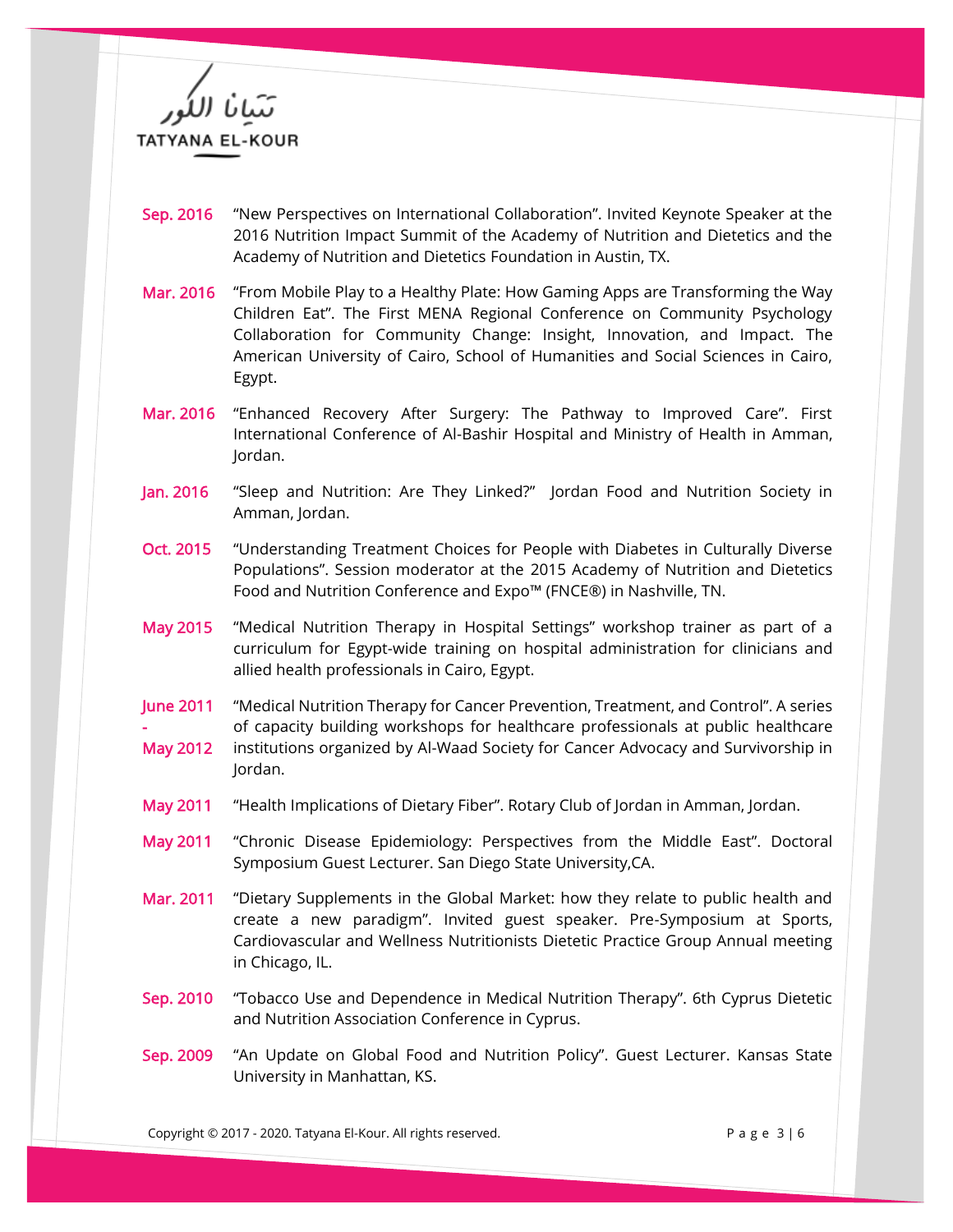**TATYANA EL-KOUR** 

- Sep. 2009 "Effective Nutrition Counselling". Guest Lecturer. Kansas State University in Manhattan, KS.
- June 2009 "Country Example on Tobacco Control and Media". Framework Conventional Alliance Regional Training on Tobacco Control for Journalists and Media Personnel in Cairo, Egypt.
- Jan. 2009 "The Nuts and Bolts of Nutritional Wellbeing". Lebanese Dietetic Association Workshop in Beirut, Lebanon.
- Oct. 2008 "New Approaches to Equitable Practice: Bridging the Global Divide". Session planner and speaker at the 2008 Academy of Nutrition and Dietetics Food and Nutrition Conference and Expo™ (FNCE®) in Chicago, IL.
- June 2008 "Medical Nutrition Therapy for Pediatric Food Allergies". The Pan Arab Annual Conference for Pediatric Gastroenterology and Nutrition in Damascus, Syria.
- June 2008 "Total Parenteral Nutrition for the Pediatric Population". The Syrian Union for Pediatrics, Gastroenterology and Nutrition in Damascus, Syria.
- April 2008 "Global Food and Nutrition Policy". Kansas Dietetic Association Annual Meeting in Wichita, KS.
- Feb. 2008 Moderator. WHO Press Release Conference on World Tobacco Report (MPOWER) 2008.
- Feb. 2008 "Global Food and Nutrition Trends". Guest Lecturer. Rochester Institute of Technology Global Healthcare Conference in Rochester, NY.
- Feb. 2008 "Pathways to Registered Dietitian Status". Health Authority of Abu Dhabi Professional Development Symposium in Abu Dhabi, United Arab Emirates.
- Nov. 2007 "Approaches to Effective Food and Nutrition Policy Implementation" The International Epidemiology Association Conference 'Epidemiology: Translating Research to Health Care,' Riyadh, Saudi Arabia.
- Nov. 2007 "Tobacco Control Regulations. The Case of Jordan". Regional Middle East/North Africa Workshop on WHO Framework Convention on Tobacco Control Implementation and Reporting in Egypt.
- Nov. 2006 "Liver, Nutrition and Healthy Lifestyle". Invited Keynote Speaker at the Annual Friends of Liver Society Fund Raising Luncheon in Amman, Jordan.
- Mar. 2005 "Probiotic Therapy in Clinical Settings". Nutrition Support Rounds presentation, Tufts Medical Center in Boston, MA.

Copyright © 2017 - 2020. Tatyana El-Kour. All rights reserved. P a g e 4 | 6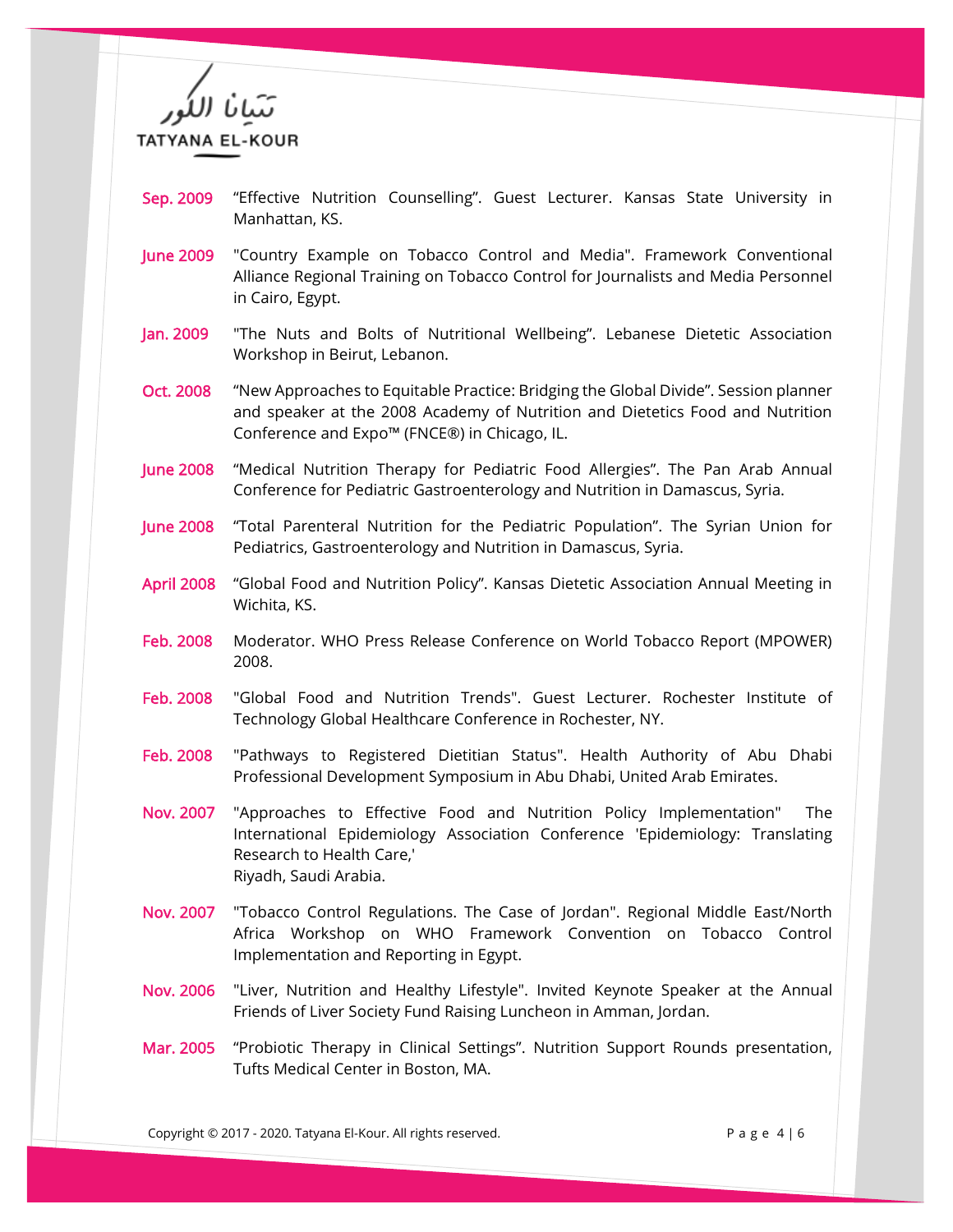**TATYANA EL-KOUR** 

- Mar. 2005 "Academy of Nutrition and Dietetics Grassroots: What's in it For You?" Joint Internship Class Day Presentation in Boston, MA.
- Mar. 2005 "Nutrition and Public Policy: Getting Involved as a Student and Early in Your Career" Academy of Nutrition and Dietetics Public Policy Workshop Presentation in Washington,D.C.
- Feb. 2005 "Nutritional Management of Patients with Bone Marrow Transplantation a Case Based Approach". Tufts Medical Center in Boston, MA.
- Dec. 2004 "Nutritional Implications of Propofol Use in Critical Care Settings". Nutrition Support Rounds presentation, Tufts Medical Center in Boston, MA.
- Oct. 2004 "Lipid versus Lipid-free Total Parenteral Nutrition". Nutrition Support Rounds presentation, Tufts Medical Center in Boston, MA.
- Apr. 2008 "Nutritional Implications of Small Intestine Bacterial Overgrowth". Tufts University Clinical Nutrition presentation in Boston, MA.
- Oct. 2003 "Middle East A Perspective of Culture, Food, and Nutrition". Massachusetts Department of Public Health Workshop, Framingham, MA.
- Oct. 2003 "Dietetic Interns Up Close and Personal" Session moderator and speaker at the 2003 Academy of Nutrition and Dietetics Food and Nutrition Conference and Expo™ (FNCE®) in San Antonio, TX.
- Nov. 2001 "Food, Nutrition and Diabetes". Jordan Society for Care of Diabetes World Diabetes Day presentation in Amman, Jordan.
- Dec. 1998 "Dietary Modifications in the Prevention and Treatment of Colon Cancer". University of Jordan capstone project symposium in Amman, Jordan.

## Community Presentations

Between Aug 2005 and Jun 2012: Presented - upon official request and invitation - at more than 50 public and private nurseries, schools, universities, and academic institutions across Jordan and for more than 150 times since Aug 2005 to Jun 2012.

Some topics included:

- Micronutrient Deficiencies
- Management of Iron Deficiency Anemia
- Nutrition and Tobacco Control
- Lifestyle Management and Disease Prevention